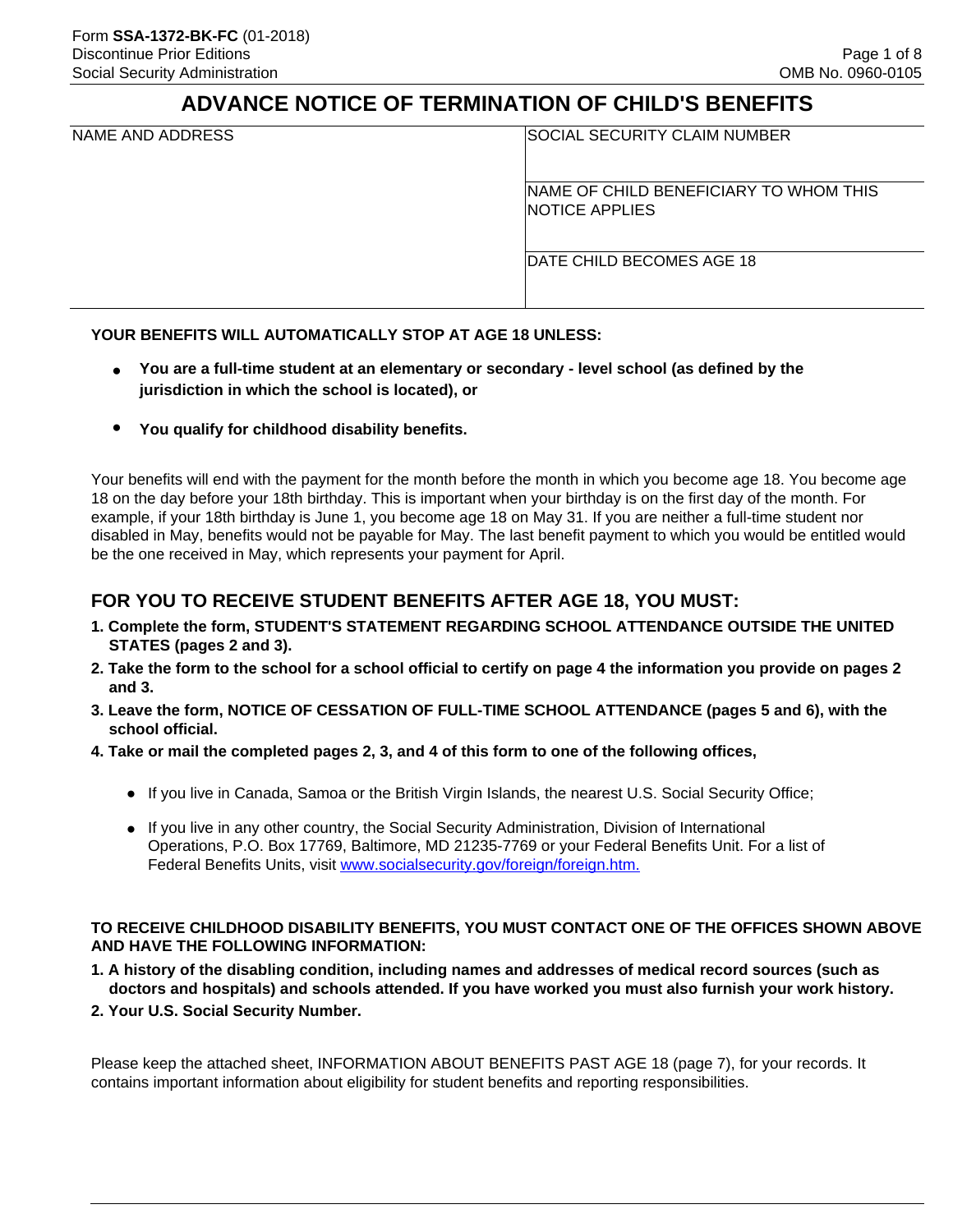# **STUDENT'S STATEMENT REGARDING SCHOOL ATTENDANCE OUTSIDE THE UNITED STATES**

| The information requested on this form is sought pursuant<br>to the authority granted by law (42 U.S.C. 402 and 405).<br>While you are not required to respond, your cooperation is<br>needed to confirm your past and/or continuing entitlement to<br>student benefits.                                                                                | <b>NAME AND ADDRESS</b> |                                                                                                 |                                                                |  |
|---------------------------------------------------------------------------------------------------------------------------------------------------------------------------------------------------------------------------------------------------------------------------------------------------------------------------------------------------------|-------------------------|-------------------------------------------------------------------------------------------------|----------------------------------------------------------------|--|
| SOCIAL SECURITY CLAIM NUMBER                                                                                                                                                                                                                                                                                                                            |                         | (To change or correct the address, line through the old<br>address and insert the new address.) |                                                                |  |
| 1. Current School Year                                                                                                                                                                                                                                                                                                                                  |                         |                                                                                                 |                                                                |  |
| (a). Are you now in full-time attendance?                                                                                                                                                                                                                                                                                                               |                         | Yes                                                                                             | No                                                             |  |
| (Note: If you are completing this form during a summer break period and you were in full-time attendance prior to<br>the break and will continue school in the fall, you should answer YES to question 1(a). You should show the<br>beginning date of the fall semester/term for question 1(b). See question 2 for past school attendance information.) |                         |                                                                                                 |                                                                |  |
| (b). Print the following information about the school you attend.                                                                                                                                                                                                                                                                                       |                         | (Month, Day, Year)                                                                              | School Year Began   School Year Will End<br>(Month, Day, Year) |  |
| Name                                                                                                                                                                                                                                                                                                                                                    |                         |                                                                                                 |                                                                |  |
| <b>Street Address</b>                                                                                                                                                                                                                                                                                                                                   |                         |                                                                                                 |                                                                |  |
| City and State or Province                                                                                                                                                                                                                                                                                                                              |                         |                                                                                                 |                                                                |  |
| (c). Show the type of school:                                                                                                                                                                                                                                                                                                                           |                         |                                                                                                 |                                                                |  |
| High School (including "gymnasium,"<br>Preparatory School (including "preparatoria").<br>"lycee," "secundaria," or other secondary<br>Other (Specify)<br>level school).                                                                                                                                                                                 |                         |                                                                                                 |                                                                |  |
| (d). Show the number of hours you are scheduled to attend $ e\rangle$ . Show the grade in which you are enrolled.<br>each week.                                                                                                                                                                                                                         |                         |                                                                                                 |                                                                |  |
| (f). Show your EXPECTED graduation date from SECONDARY school, (e.g. high school).                                                                                                                                                                                                                                                                      |                         |                                                                                                 | Month, Year                                                    |  |
| (g). What months between now and your expected graduation will you not be in full-time attendance for the full month?<br>(For example months of summer vacation).                                                                                                                                                                                       |                         |                                                                                                 |                                                                |  |
| <b>Last School Year</b><br>2.                                                                                                                                                                                                                                                                                                                           |                         |                                                                                                 |                                                                |  |
| (a). Print the name and address of the school you attended in the last school year. (If it is the same as the school<br>shown in question 1, show "Same" and go to (b).)                                                                                                                                                                                |                         |                                                                                                 |                                                                |  |
| (b). Date the school year began (Month, Day, Year).                                                                                                                                                                                                                                                                                                     |                         | Date the school year ended (Month, Day, Year).                                                  |                                                                |  |
| (c). Show the number of hours you were scheduled to<br>attend each week.                                                                                                                                                                                                                                                                                |                         | (d). Show the grade in which you were enrolled.                                                 |                                                                |  |
| <b>Next School Year</b><br>3.                                                                                                                                                                                                                                                                                                                           |                         |                                                                                                 |                                                                |  |
| (a). Do you intend to be in full-time attendance at a school in the next school year?                                                                                                                                                                                                                                                                   |                         |                                                                                                 |                                                                |  |
| Yes                                                                                                                                                                                                                                                                                                                                                     | No                      | Undecided                                                                                       |                                                                |  |

*(If "No" or "Undecided" go to question 4. If "Yes", go to (b) .)*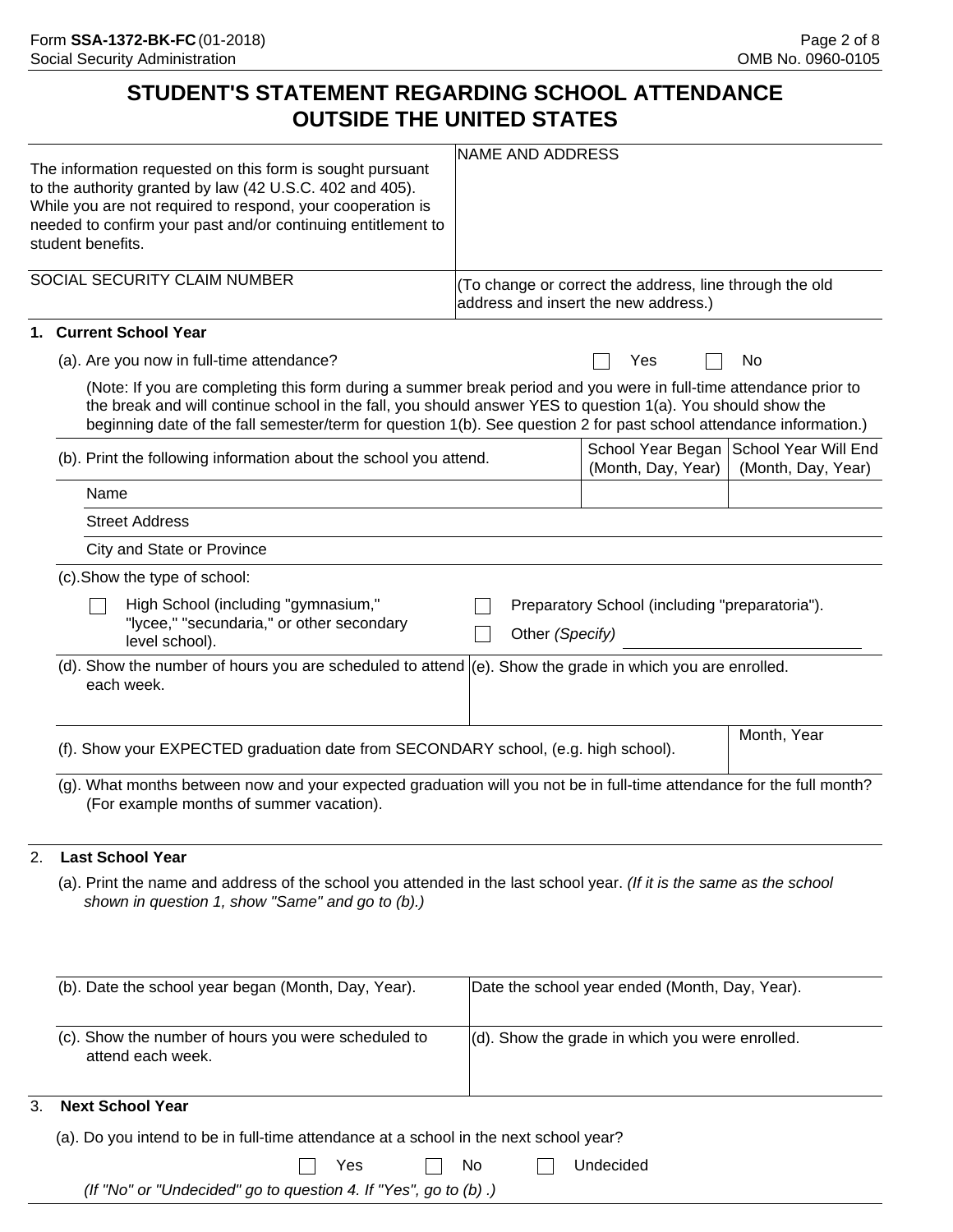(b). Print the name and address of the school you will attend. (If it is the same as the school shown in question 1, show "Same" and go to (c).)

|                                                                                                                                                                                                    | (c). Date the school year will begin (Month, Day, Year).                                                                                                                                                                                                                                                                                                                                                                                                                                                                                                                                                                                                                                                                                                                                                                                       | Date the school year will end (Month, Day, Year).  |     |      |  |  |
|----------------------------------------------------------------------------------------------------------------------------------------------------------------------------------------------------|------------------------------------------------------------------------------------------------------------------------------------------------------------------------------------------------------------------------------------------------------------------------------------------------------------------------------------------------------------------------------------------------------------------------------------------------------------------------------------------------------------------------------------------------------------------------------------------------------------------------------------------------------------------------------------------------------------------------------------------------------------------------------------------------------------------------------------------------|----------------------------------------------------|-----|------|--|--|
|                                                                                                                                                                                                    | (d). Show the number of hours you will be scheduled to<br>attend each week.                                                                                                                                                                                                                                                                                                                                                                                                                                                                                                                                                                                                                                                                                                                                                                    | (e). Show the grade in which you will be enrolled. |     |      |  |  |
|                                                                                                                                                                                                    | 4. Are you disabled?                                                                                                                                                                                                                                                                                                                                                                                                                                                                                                                                                                                                                                                                                                                                                                                                                           |                                                    | Yes | No   |  |  |
| 5.                                                                                                                                                                                                 | Are you married?                                                                                                                                                                                                                                                                                                                                                                                                                                                                                                                                                                                                                                                                                                                                                                                                                               |                                                    | Yes | No   |  |  |
|                                                                                                                                                                                                    | If "Yes," show the date you were married.                                                                                                                                                                                                                                                                                                                                                                                                                                                                                                                                                                                                                                                                                                                                                                                                      |                                                    |     |      |  |  |
| (a). Have you worked in employment or self-employment outside the United<br>6.<br>Yes<br>States during any of the past 13 months, including the present month?<br>(See the information on page 7.) |                                                                                                                                                                                                                                                                                                                                                                                                                                                                                                                                                                                                                                                                                                                                                                                                                                                |                                                    |     | No   |  |  |
|                                                                                                                                                                                                    | (b). If "Yes," give the following information about your apprenticeship, employment or self- employment outside the<br><b>United States.</b><br>Name and Address of Employer<br>(If self-employed, show "self" and address at which the trade or business was conducted.)                                                                                                                                                                                                                                                                                                                                                                                                                                                                                                                                                                      |                                                    |     |      |  |  |
|                                                                                                                                                                                                    | <b>Type of Business</b>                                                                                                                                                                                                                                                                                                                                                                                                                                                                                                                                                                                                                                                                                                                                                                                                                        |                                                    |     |      |  |  |
|                                                                                                                                                                                                    | Date Employment (or self- employment) Began.                                                                                                                                                                                                                                                                                                                                                                                                                                                                                                                                                                                                                                                                                                                                                                                                   |                                                    |     |      |  |  |
|                                                                                                                                                                                                    | Date Employment (or self-employment) Ended. (If not ended, leave blank.)                                                                                                                                                                                                                                                                                                                                                                                                                                                                                                                                                                                                                                                                                                                                                                       |                                                    |     |      |  |  |
|                                                                                                                                                                                                    | (c). Will you work in employment or self-employment in the next school year?                                                                                                                                                                                                                                                                                                                                                                                                                                                                                                                                                                                                                                                                                                                                                                   |                                                    | Yes | No   |  |  |
| 7.                                                                                                                                                                                                 | If you are, or will be, paid by your employer to attend school, give your employer's name and address. (If it is the same<br>as in question 6, write "same as above.")                                                                                                                                                                                                                                                                                                                                                                                                                                                                                                                                                                                                                                                                         |                                                    |     |      |  |  |
| 8.                                                                                                                                                                                                 | Do you have an unsatisfied warrant, over 30 days old, issued for your arrest<br>because you were charged with a crime that carries a penalty of death or<br>confinement of over one year, or because you violated a condition of Federal<br>or State probation or parole?                                                                                                                                                                                                                                                                                                                                                                                                                                                                                                                                                                      |                                                    | Yes | No   |  |  |
|                                                                                                                                                                                                    | I agree to promptly notify the Social Security Administration if I marry, go to work, or if there is any change in<br>my school attendance. I agree to return any benefit payment to which I am not entitled. I know that anyone<br>who makes or causes to make a false statement or representation of material fact for use in determining a<br>right to payment under the Social Security Act commits a crime punishable under Federal law by fine,<br>imprisonment or both. I affirm that all of the information that I have given in this document is true. I also<br>certify that I have read the detached information sheet. I authorize my school to disclose to the Social<br>Security Administration any information concerning my status as a student as it pertains to past, current or<br>future Social Security student benefits. |                                                    |     |      |  |  |
|                                                                                                                                                                                                    | <b>SIGNATURE OF STUDENT</b>                                                                                                                                                                                                                                                                                                                                                                                                                                                                                                                                                                                                                                                                                                                                                                                                                    |                                                    |     |      |  |  |
|                                                                                                                                                                                                    | First Name, Middle Initial, Last Name (Write in ink)                                                                                                                                                                                                                                                                                                                                                                                                                                                                                                                                                                                                                                                                                                                                                                                           | Mailing Address                                    |     |      |  |  |
|                                                                                                                                                                                                    | Student's Own U.S. Social Security Number<br>Telephone No.                                                                                                                                                                                                                                                                                                                                                                                                                                                                                                                                                                                                                                                                                                                                                                                     |                                                    |     | Date |  |  |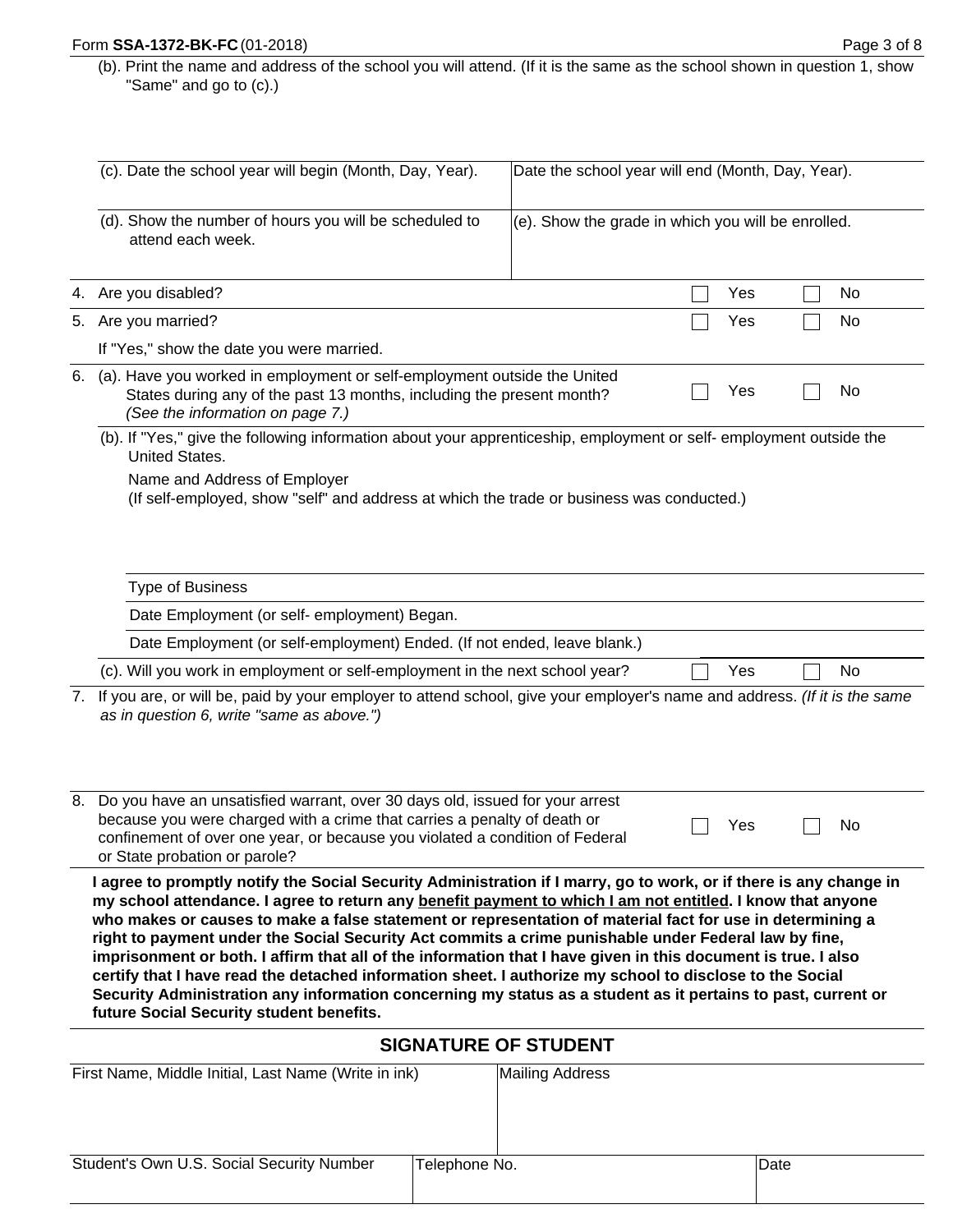#### **CERTIFICATION BY SCHOOL OFFICIAL**

| <b>NAME OF STUDENT</b>                                                                                                                                                                                                                                                                                                                                                                                                                                                                                                                                       |  | <b>SOCIAL SECURITY NUMBER</b> |  |           |
|--------------------------------------------------------------------------------------------------------------------------------------------------------------------------------------------------------------------------------------------------------------------------------------------------------------------------------------------------------------------------------------------------------------------------------------------------------------------------------------------------------------------------------------------------------------|--|-------------------------------|--|-----------|
| Please review the information on pages 2 and 3, answer the questions below, annotate the student's expected<br>graduation date on page 5 and sign the form in the space provided. You should give the originals of pages 2, 3,<br>and 4 to the student to return to the U.S. Social Security Administration and keep copies in the school's files as<br>a record of the student's attendance that you certified. Please retain page 5 for reporting if the student's full-time<br>attendance ends, or the student graduates before the date shown on page 2. |  |                               |  |           |
| 1. All information entered in items 1, 2 and 3 on pages 2 and 3 is correct<br>according to the school's records.                                                                                                                                                                                                                                                                                                                                                                                                                                             |  | Yes                           |  | No        |
| 2. Is the school's course of study of at least 13 weeks duration?                                                                                                                                                                                                                                                                                                                                                                                                                                                                                            |  | Yes                           |  | <b>No</b> |
| 3. Please indicate which of the following applies to the school's operating basis?                                                                                                                                                                                                                                                                                                                                                                                                                                                                           |  |                               |  |           |
| Yearly                                                                                                                                                                                                                                                                                                                                                                                                                                                                                                                                                       |  |                               |  |           |
| Quarterly/Semester-No Reenrollment Required                                                                                                                                                                                                                                                                                                                                                                                                                                                                                                                  |  |                               |  |           |
| Quarterly/Semester-Reenrollment Required                                                                                                                                                                                                                                                                                                                                                                                                                                                                                                                     |  |                               |  |           |
| 4. I received pages 5 and 6 of this form for reporting changes in the<br>student's attendance.                                                                                                                                                                                                                                                                                                                                                                                                                                                               |  | Yes                           |  | No        |
| 5. I annotated page 5 of this form with the student's expected graduation<br>date as reported on page 2 of this form.                                                                                                                                                                                                                                                                                                                                                                                                                                        |  | Yes                           |  | No        |

I know that anyone who makes or causes to be made a false statement or representation of material fact in an application or for use in determining a right to payment under the U.S. Social Security Act commits a crime punishable under Federal law and/or State law. I affirm that all information I have given in this document is true.

| <b>SCHOOL OFFICIAL SIGNS</b> | 'Title |  |
|------------------------------|--------|--|
|                              |        |  |
|                              |        |  |
| <b>Printed Name</b>          |        |  |

| <b>Date</b> | <b>Phone Number</b> |
|-------------|---------------------|
|             |                     |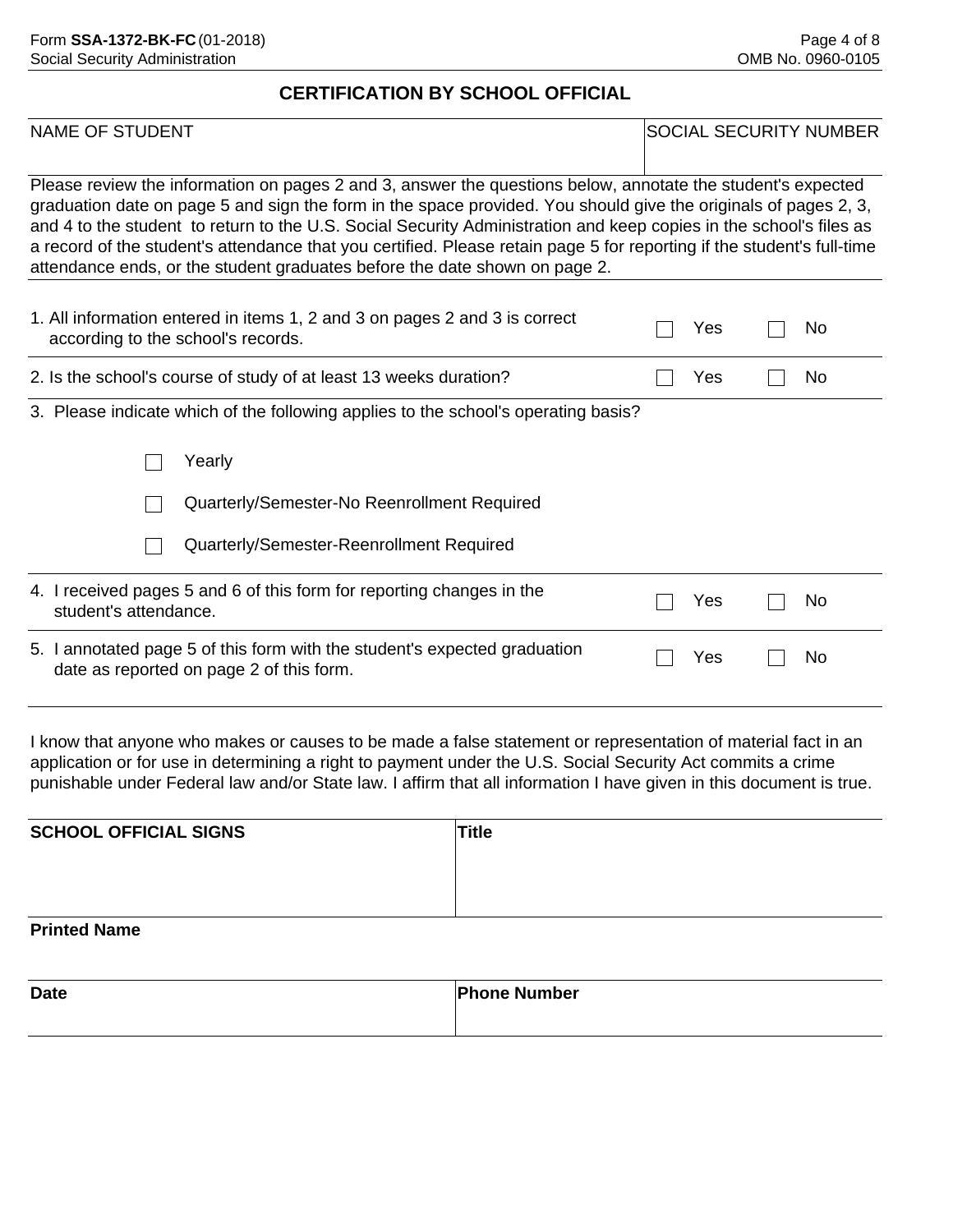SOCIAL SECURITY ADMINISTRATION Division of International Operations P.O. Box 17769 Baltimore, MD 21235-7769 USA

# **NOTICE OF CESSATION OF FULL-TIME SCHOOL ATTENDANCE**

| NAME OF SOCIAL SECURITY BENEFICIARY | DATE OF BIRTH SOCIAL SECURITY CLAIM NUMBER |
|-------------------------------------|--------------------------------------------|
|                                     |                                            |

Individual identified above ceased to be a full time student at this school on, *(Month, Day, Year).*

#### REASON:

 $\Box$  1. Withdrawal, suspension or expulsion.

 $\Box$  2. Changed to PART-TIME status.

 $\Box$  3. Failed to continue in full-time attendance at start of new term (or new school year).

4. Other *(Explain).*

Name and address of school

I declare under penalty of perjury that I have examined all the information on this form and on any accompanying statements or forms, and it is true and correct to the best of my knowledge.

| Signature (or facsimile) of school official | <b>Printed Name</b> |              |
|---------------------------------------------|---------------------|--------------|
|                                             |                     |              |
| Title                                       |                     | <b>IDate</b> |
|                                             |                     |              |

### **IMPORTANT INFORMATION ABOUT THIS FORM**

This form contains the name, date of birth and U.S. Social Security claim number of a child beneficiary who tells us that he/ she is (or will be when school resumes) a full-time student at your school. One of the conditions a child between 18 and 19 must meet to receive Social Security Benefits is that he/she be a full-time student.

#### Full-Time Attendance

For Social Security purposes, a student is one who is attending an elementary or secondary-level school, and is enrolled in a day or evening non-correspondence course of at least 13 weeks in duration. The attendance must be at grade/year 12 or lower. In addition, the student must be scheduled to attend at the rate of at least 20 hours weekly, and be carrying a subject load which is considered full-time for day students under the school's standards and practices. If there is any question as to whether the student's attendance is full or part-time, please apply your school's usual criteria.

What to Report

Please hold this form until the student is no longer a full-time student at your school (whether this is during the current school year, at the start of the next school year, or any time after that). Then, enter the date he/she stopped being a fulltime student, check the appropriate box above and return the completed form to the Social Security office shown above or your Federal Benefits Unit. For a list of Federal Benefits Units, visit <www.socialsecurity.gov/foreign/foreign.htm>.

You should not return the form to report that attendance stopped for a scheduled break (e.g., summer break) unless you do not expect the student to return after the break. You should report if the student stops attending school full-time, or graduates, earlier than the date shown above.

The people in the above offices will be glad to help you with any questions concerning this form or any other questions you have about Social Security.

#### Thank you for your cooperation.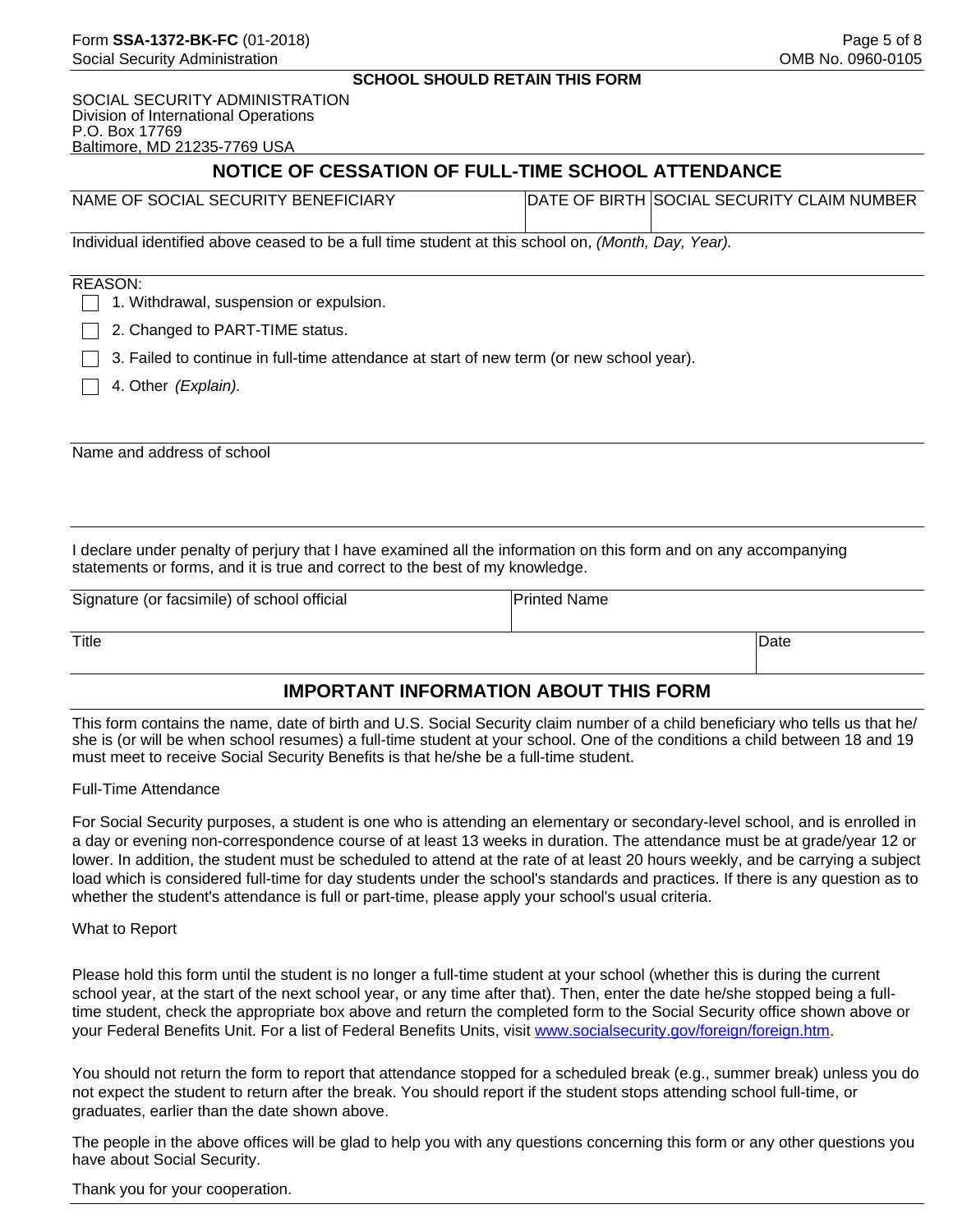## **Privacy Act Statement Collection and Use of Personal Information**

Sections 202(d) and 205(a) of the Social Security Act, as amended, allow us to collect this information. Furnishing us this information is voluntary. However, failing to provide all or part of the information may prevent an accurate and timely decision on your claim.

We will use the information to verify your school attendance and eligibility for student benefits. We may also share your information for the following purposes, called routine uses:

- 1. To applicants, claimants, prospective applicants or claimants, other than the data subject, their authorized representative payees to the extent necessary to pursue Social Security claims and to representative payees when the information pertains to individuals for whom they serve as representative payees, for the purpose of assisting SSA in administering its representative payment responsibilities under the Social Security Act and assisting the representative payees in performing their duties as payees, including receiving and accounting for benefits for individuals for whom they serve as payees; and
- 2. To the Department of State and its agents for administering the Social Security Act in foreign countries through facilities and services of that agency.

In addition, we may share this information in accordance with the Privacy Act and other Federal laws. For example, where authorized, we may use and disclose this information in computer matching programs, in which our records are compared with other records to establish or verify a person's eligibility for Federal benefit programs and for repayment of incorrect or delinquent debts under these programs.

A list of additional routine uses is available in our Privacy Act System of Records Notice (SORN) 60-0089, entitled Claims Folders System. Additional information and a full listing of all our SORNs are available on our website at [www.socialsecurity.gov/foia/bluebook.](www.socialsecurity.gov/foia/bluebook)

## **Paperwork Reduction Act**

This information collection meets the requirements of 44 U.S.C. § 3507, as amended by section 2 of the Paperwork Reduction Act of 1995 . You do not need to answer these questions unless we display a valid Office of Management and Budget (OMB) control number. We estimate that it will take about 3 minutes to read the instructions, gather the facts, and answer the questions. *Send only comments relating to our time estimate to: SSA, 6401 Security Blvd, Baltimore, MD 21235-6401.*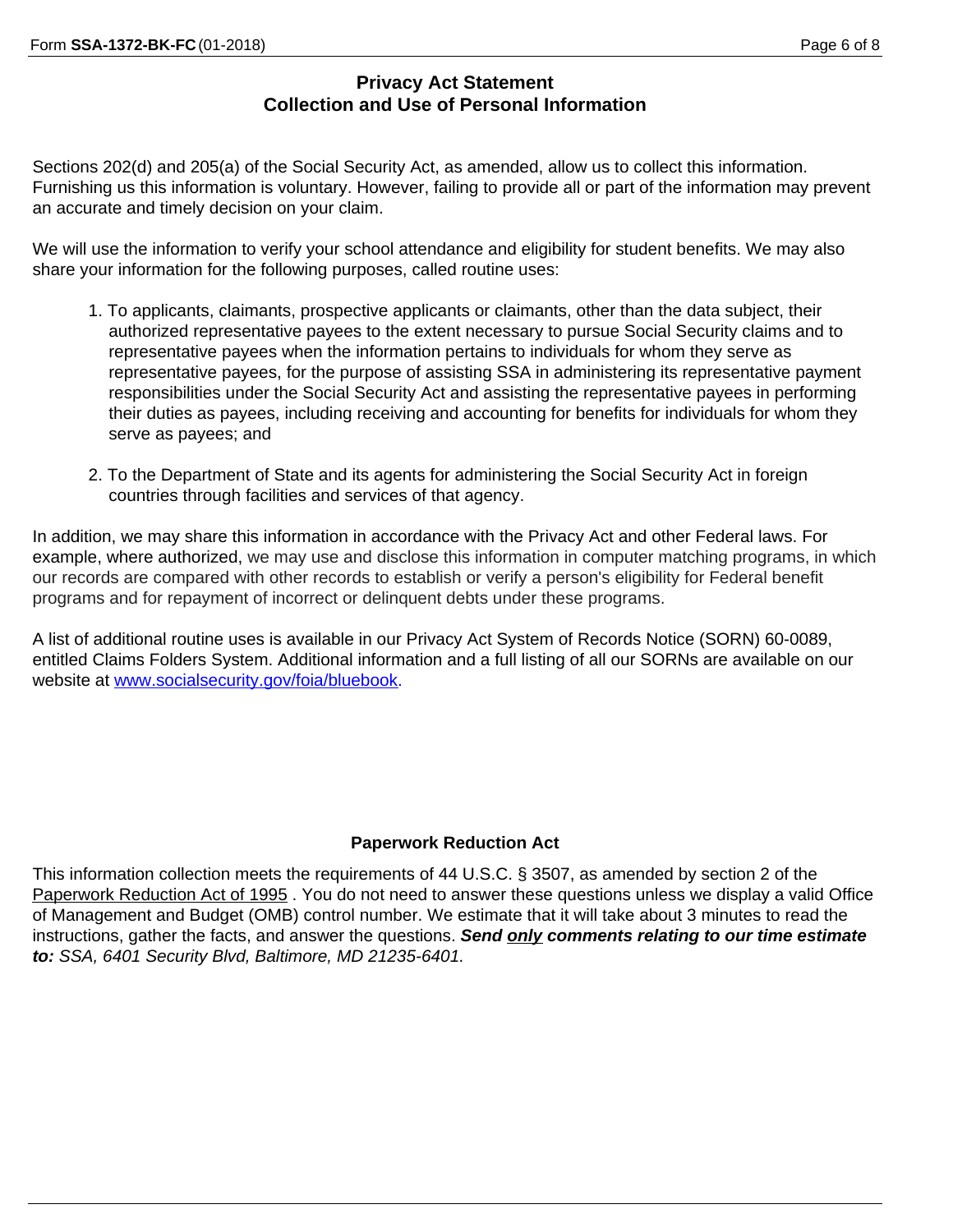# **STUDENT SHOULD KEEP THIS INFORMATION FOR FUTURE REFERENCE**

# **INFORMATION ABOUT BENEFITS PAST AGE 18**

If you qualify for Social Security benefits because you are a full-time student, you can start receiving benefits as early as age 18 and usually through the month you graduate from the 12th grade, or the month before you become age 19, whichever is earlier. Your benefits will be paid in your own name beginning at age 18, either by direct deposit or by mail. Generally, we consider you to be a full-time student if you are in full-time attendance at a school that provides education at the secondary (grade 12) level or below. Full-time attendance means you are scheduled to attend classes at the rate of 20 hours each week, or at the rate determined by your school to be full-time (if higher).

# **INFORMATION ABOUT BENEFITS PAST AGE 19**

Your benefits may continue past age 19 if you are in actual full-time attendance at a school that provides elementary or secondary education in the month you become age 19. If the school operates on a yearly basis, then payment may be continued after age 19 up through the earlier of (1) the month you complete the course in which you are enrolled full-time or (2) the second month after the month you become age 19. If the school requires re-enrollment on other than a yearly basis, benefits may continue through the month ending the term that is in progress when you become age 19. Note that payments beyond age 19 cannot be made if you become age 19 in a month of nonattendance (for example, you become age 19 in a month when you are on summer vacation).

# **IMPORTANT RESPONSIBILITIES**

YOU MUST NOTIFY THE SOCIAL SECURITY ADMINISTRATION PROMPTLY IF:

- **•** YOU MARRY
- **•** YOU STOP ATTENDING SCHOOL
- **•** YOU REDUCE YOUR SCHOOL ATTENDANCE BELOW FULL-TIME
- **•** YOU CHANGE SCHOOLS
- **•** YOUR EMPLOYER PAYS YOU TO ATTEND SCHOOL (either at his request or as a requirement of employment)
- **•** AN UNSATISFIED WARRANT, OVER 30 DAYS OLD, WAS ISSUED FOR YOUR ARREST BECAUSE YOU WERE CHARGED WITH A CRIME THAT CARRIES A PENALTY OF DEATH OR CONFINEMENT OVER ONE YEAR, OR BECAUSE YOU VIOLATED A CONDITION OF FEDERAL OR STATE PROBATION OR PAROLE.

## **Your benefits may end if any of the above occur. You must report each of these events even if you believe your benefit should not end. We will tell you about how your benefits may be affected.**

YOU MUST ALSO NOTIFY THE SOCIAL SECURITY ADMINISTRATION PROMPTLY IF:

- **•** YOU MOVE OR CHANGE YOUR MAILING ADDRESS
- **•** YOU WORK IN EMPLOYMENT OR SELF-EMPLOYMENT

When you are awarded Social Security benefits as a student, you will receive a booklet that further covers your responsibilities. It is important for you to read that booklet.

# **HOW WORK OUTSIDE THE UNITED STATES AFFECTS YOUR BENEFITS**

If your earnings are not subject to U.S. Social Security taxes, a 45-hour test applies. Under this test, if you are employed (or self-employed) for more than 45 hours in a month, you are not eligible to receive a benefit for that month. How much you earn and how many days you work in a month does not matter. A person is employed if he/she performs services for someone else and receives cash payment or other compensation for these services. This includes part-time work, and work as an apprentice.

Failure to report employment in the United States or outside the United States can result in the loss of additional benefits.